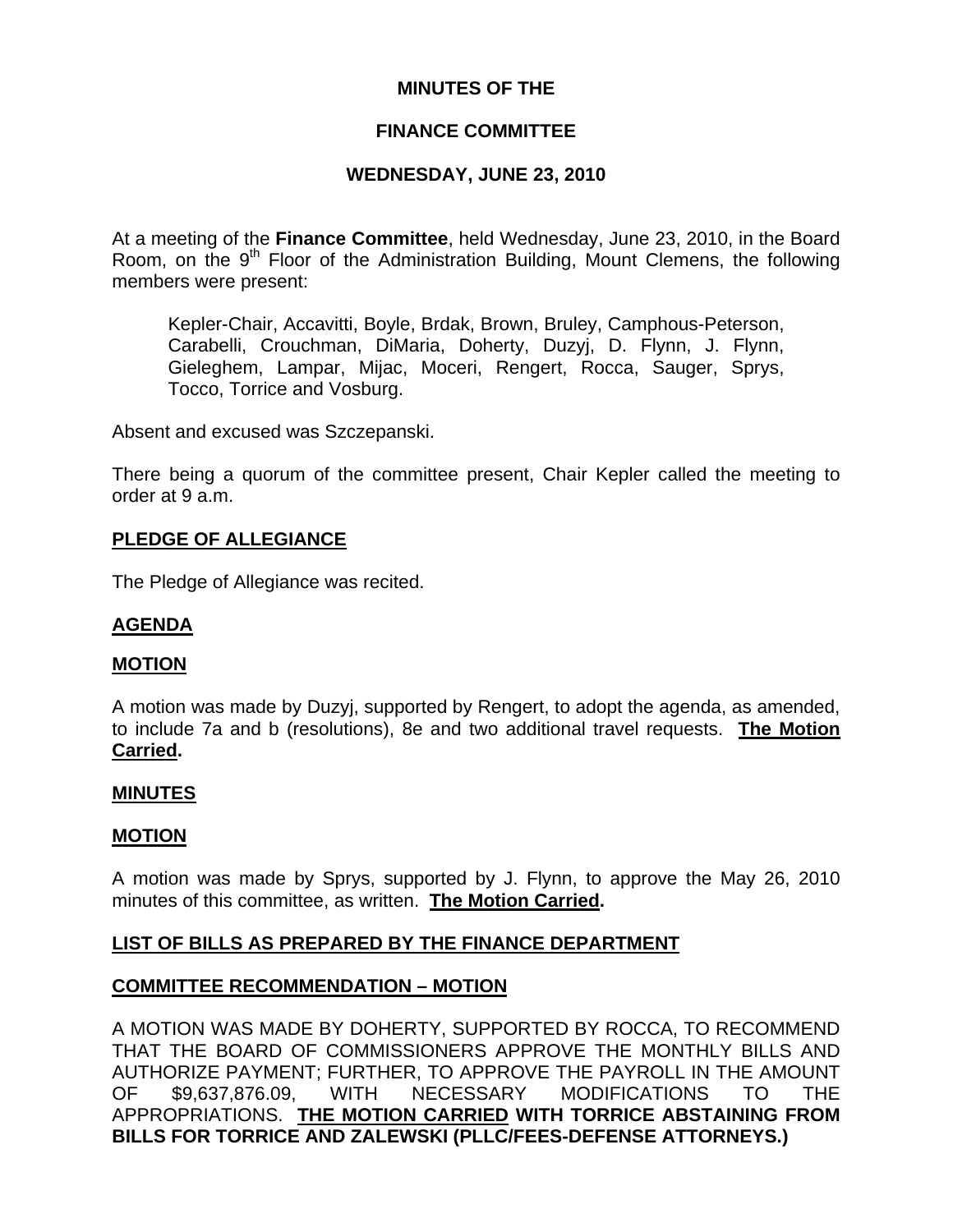# **APPOINTMENT OF LAW FIRM**

### **MOTION**

A motion was made by Sprys, supported by Sauger, to concur in the appointment of Corporation Counsel of the law firm of Garan, Lucow & Miller, P.C. to represent Macomb County and Macomb County Sheriff's Office in the litigation entitled Kyle James North vs. Macomb County, Macomb County Sheriff Department, et al, now pending in the United States District Court.

The following commissioner spoke: Bruley.

Chair Kepler called for a vote on the motion and **The Motion Carried.** 

### **RESOLUTIONS**

#### **COMMITTEE RECOMMENDATION – MOTION**

A MOTION WAS MADE BY DiMARIA, SUPPORTED BY CAMPHOUS-PETERSON, TO RECOMMEND THAT THE BOARD OF COMMISSIONERS ADOPT THE FOLLOWING RESOLUTIONS:

COMMENDING MOUNT CLEMENS REGIONAL MEDICAL CENTER ON THE HONOR OF BEING VERIFIED AS THE FIRST AND ONLY LEVEL II TRAUMA CENTER IN MACOMB COUNTY **(OFFERED BY BOARD CHAIR)** AND

IN SUPPORT OF THE 10<sup>TH</sup> ANNUAL TRI-COUNTY SUMMIT HELD BY OAKLAND COUNTY **(OFFERED BY BOARD CHAIR)**.

Commissioner Bruley requested to be added to the resolution for the Mount Clemens Regional Medical Center.

Chair Kepler called for a vote on the motion and **THE MOTION CARRIED.** 

### **TRAVEL REQUESTS**

#### **MOTION**

A motion was made by Duzyj, supported by Vosburg, to approve the travel requests, as submitted. **The Motion Carried.** 

# **EXECUTIVE SESSION TO DISCUSS PENDING LITIGATION**

### **MOTION**

A motion was made by Sprys, supported by J. Flynn, to enter into Executive Session for the purpose of discussing pending litigation.